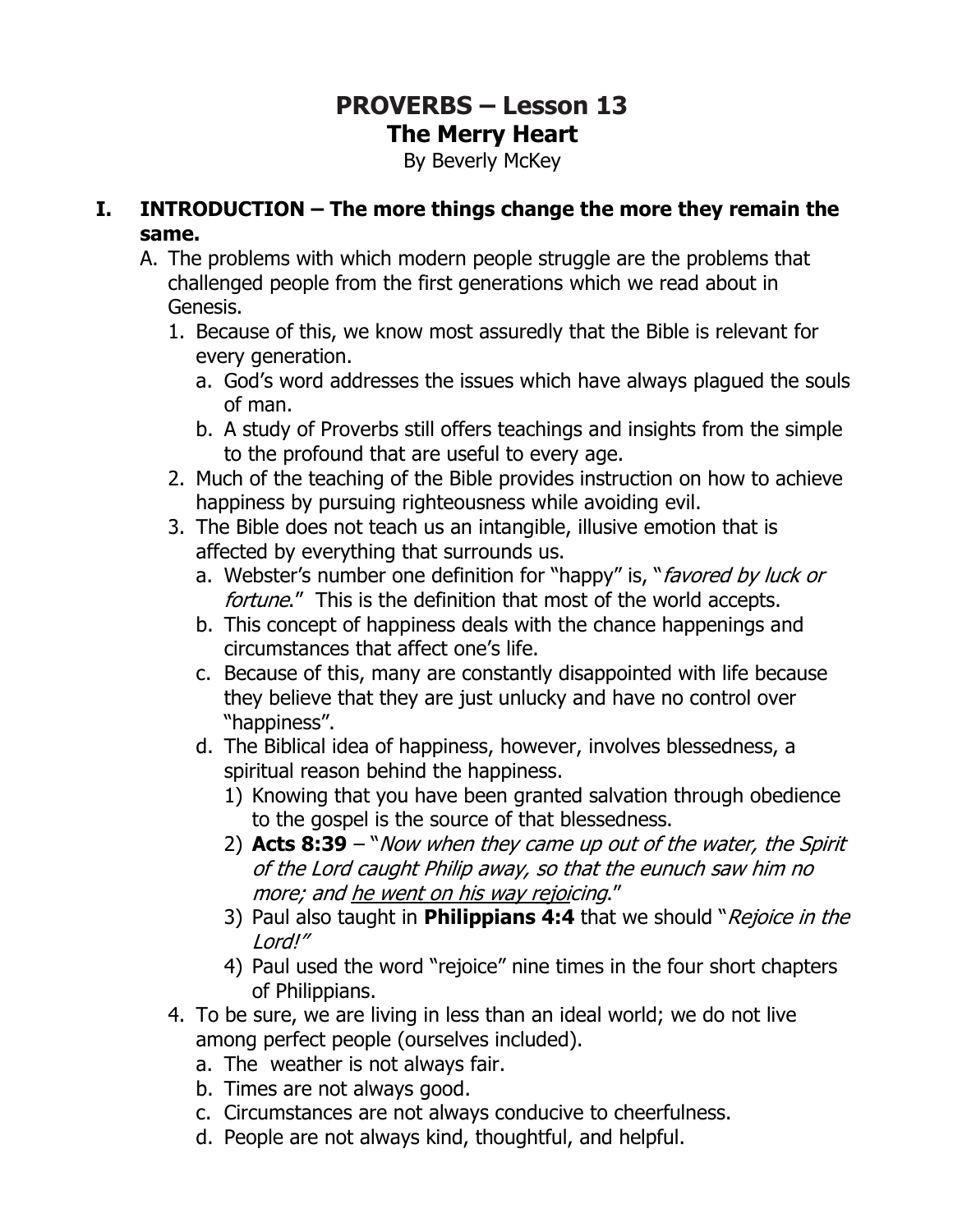- B. We must remember that Jesus said that we are the "light of the world".
	- 1. When that light is working we are a positive influence on the world around us (lights cast out darkness).
	- 2. There is a reason we are not called "*clouds of the world"*. Clouds dim the light of the sun and thunder clouds are frightening.
	- 3. A negative, grumpy Christian never attracts anyone to Christianity.
	- 4. We will never be spiritually effective until we have first become spiritually attractive.
- C. One of the greatest desires of every person is to be happy.
	- 1. In spite of the fact that all men want happiness and strenuously strive for it, very few people achieve a real state of happiness.
	- 2. We need to learn that true happiness is not dependent upon external situations and circumstances.
	- 3. Many have not found happiness simply because they have not learned to look for it in the right way and in the right place.
- **II. WHAT THINGS PRODUCE A MERRY HEART?** (the word "heart" as used in the Bible is really referring to the "mind" where attitudes and feelings reside.) A. Finding wisdom and getting understanding brings happiness.
	- 1. **Proverbs 3:13-18**  $^{\prime\prime}$ <sup>13</sup> Happy is the man who finds wisdom, and the <u>man who gains understanding</u>; <sup>14</sup> For her proceeds are better than the profits of silver, and her gain than fine gold. 15 She is more precious than rubies, and all the things you may desire cannot compare with her. <sup>16</sup> Length of days is in her right hand, In her left hand riches and honor.  $17$  Her ways are ways of pleasantness, and all her paths are peace. <sup>18</sup> She is a tree of life to those who take hold of her, and <u>happy are all</u> who retain her."
	- 2. Wisdom and understanding are so precious, so valuable that they are to be sought more than gold, gems, or any other material blessing or treasure that we could imagine.
	- 3. It is never too late to get wisdom, according to **James 1:5** "If any of you lacks wisdom, let him ask of God, who gives to all liberally and without reproach, and it will be given to him."
	- 4. However, understanding comes only with effort on our part. **2 Timothy 2:15** – "Be diligent to present yourself approved to God, a worker who does not need to be ashamed, rightly dividing the word of truth."
	- 5. It is a never-ending work in the life of a Christian to continue growing in wisdom and understanding.
	- 6. However, the end result is well worth the effort we put forth, for we will be truly blessed of God.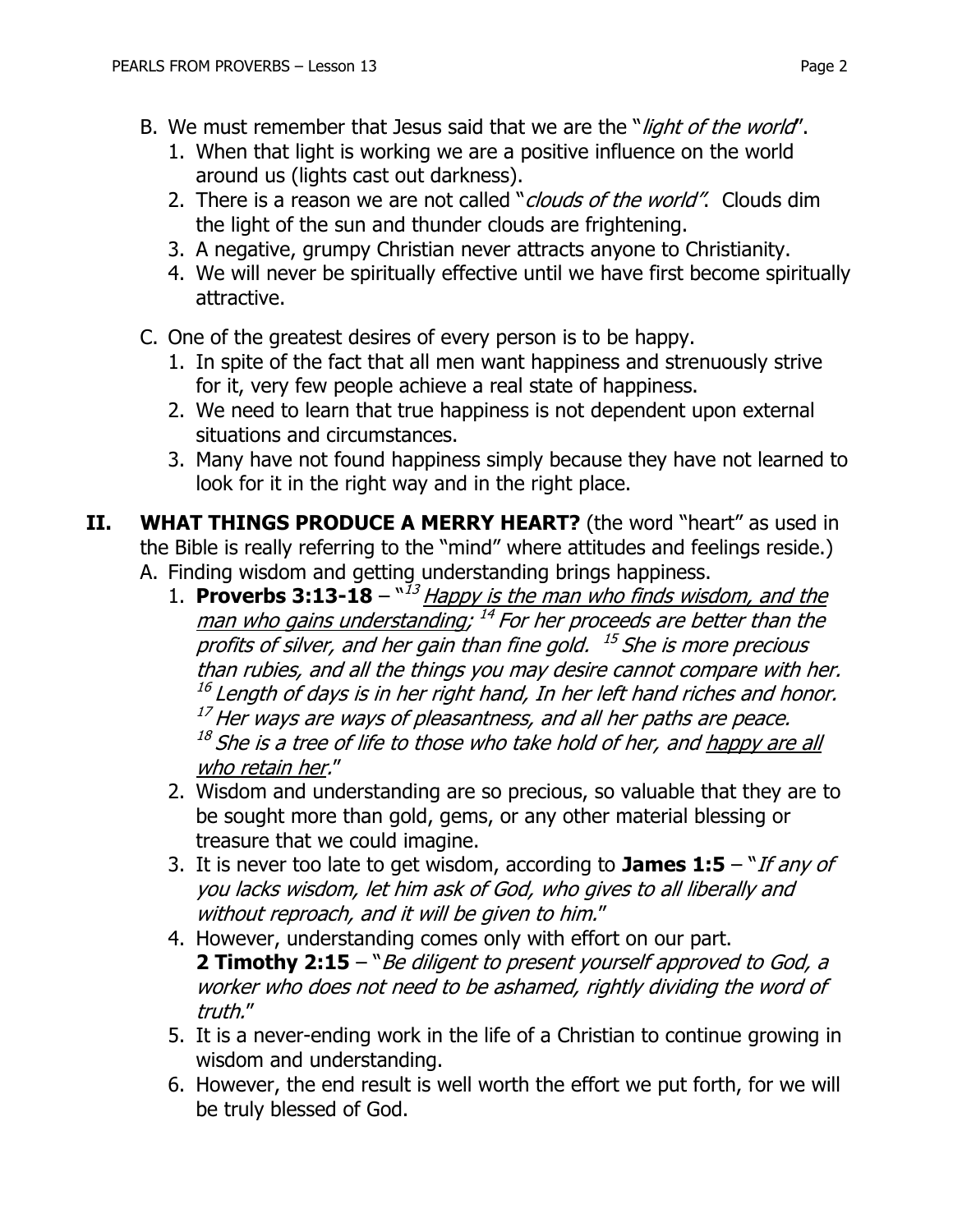- B. Counseling peace brings happiness.
	- 1. **Proverbs 12:20**  "Deceit is in the heart of those who devise evil, but counselors of peace have joy."
	- 2. It was Jesus who said, "Blessed are the peacemakers: for they shall be called the children of God". **Matthew 5:9** 
		- a. Notice that Jesus did not say "peace lovers", but "peace makers".
		- b. We must be actively involved in promoting peace were ever we can.
		- c. Gossip is the cause of most division whether between friends or in a congregation. We must avoid it at all cost.
	- 3. **Romans 12:18**  "If it is possible, as much as depends on you, live peaceably with all men."
		- a. We must avoid being the source of strife in our homes, in the church and in the community.
		- b. "As much as it depends on you..." means that we may not be able to control whether someone else acts in a peaceful manner, but we can control our own attitudes and behaviors.
	- 4. **Romans 14:19**  "Therefore let us pursue the things which make for peace and the things by which one may edify another."
		- a. "Pursue" is an action word and therefore requires us to do something.
		- b. We cannot achieve peace by simply avoiding conflict, although we must do that also.
		- c. We must seek a life style that exists in peace and that helps promote peace in every situation we face in life.
		- d. Pursuing peace, however, does not apply when we are faced with a situation where the truth of the gospel is being perverted.
			- 1) We must be ready to stand our ground and defend the truth, even when it may cause some conflict.
			- 2) Compromise is not acceptable in matters of salvation.
- C. Showing mercy on the poor brings happiness.
	- 1. **Proverbs 14:21**  "He who despises his neighbor sins; but he who has mercy on the poor, happy is he."
		- a. How does showing mercy on the poor make one happy?
			- 1) Selfishness is the root of many sins and it is almost impossible to be selfish and develop a heart of mercy.
			- 2) Paul gives us this instruction: **Philippians 2:3-4** "*Let nothing* be done through selfish ambition or conceit, but in lowliness of mind let each esteem others better than himself. Let each of you look out not only for his own interests, but also for the interests of others."
			- 3) The verse known as the "golden rule" tells us how to achieve this: **Matthew 7:12** – "Therefore, whatever you want men to do to you, do also to them, for this is the Law and the Prophets."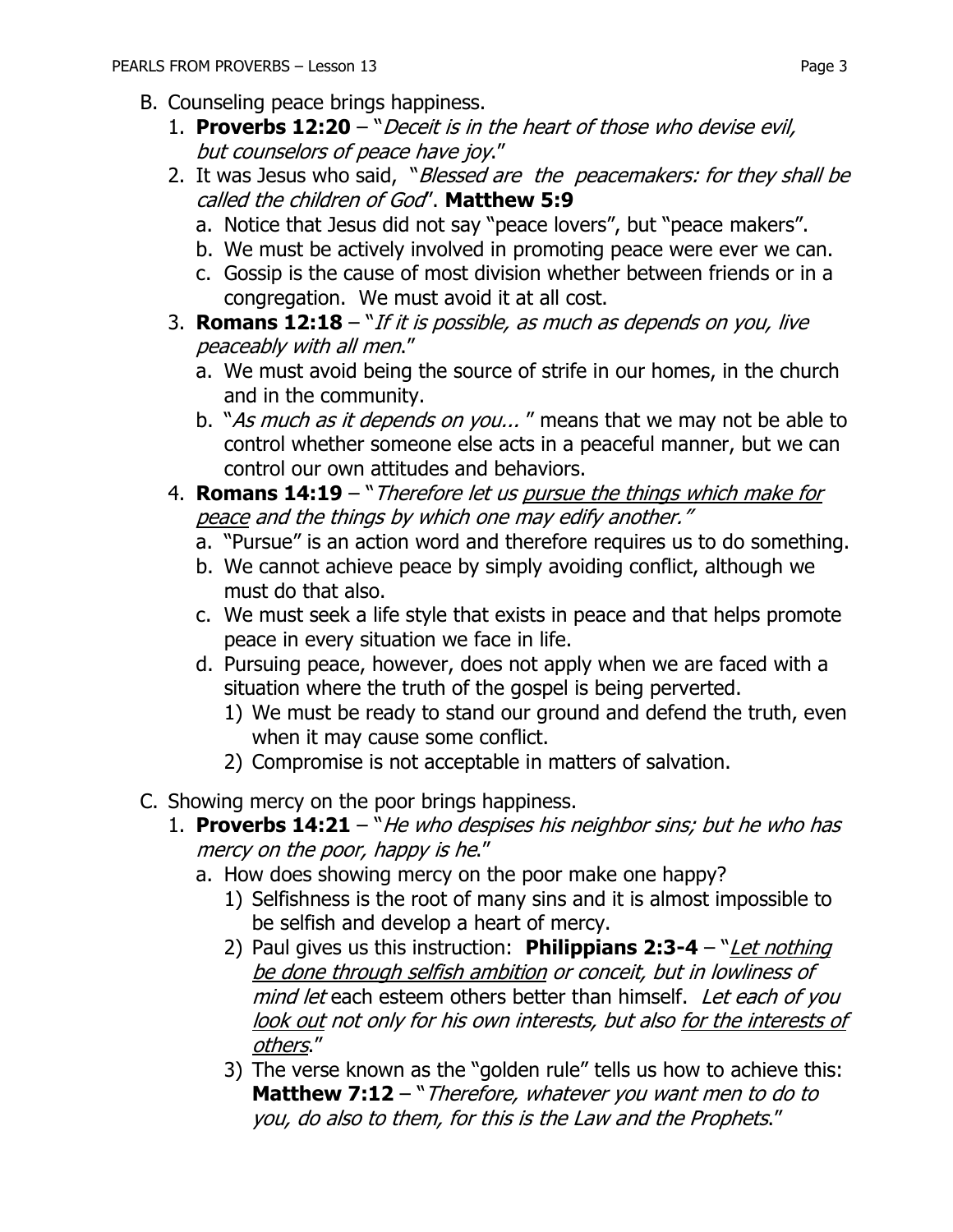- 4) We all want mercy shown to us when we make mistakes, so we must be able to show mercy to others.
- 2. We are obligated to be merciful because God has been so merciful to us by sending His beloved Son to earth as the perfect sacrifice for the sins of the world.
	- a. One of the best examples of showing mercy was taught by Jesus in the parable of the Good Samaritan **Luke 10:25-37**.
		- 1) In this parable, a man was robbed and beaten while traveling on the road from Jerusalem to Jericho.
		- 2) A priest of the Jews passed by on the opposite side of the road from the injured man so he wouldn't have to deal with the man's problems.
		- 3) Next a Levite passed by on the opposite side of the road leaving the injured man to die.
		- 4) Finally, a Samaritan came upon the scene.
			- a) The Samaritans and the Jews were bitter enemies.
			- b) Jews would usually not even pass through Samaria when going from Judea to Galilee, but instead would go miles out of their way to keep from touching Samaritan soil.
		- 5) The Samaritan stopped, bound the man's wounds and placed him on his own donkey and took him to an inn in the city.
		- 6) There the Samaritan paid the inn keeper to care for the man and promised to pay more when he returned if necessary.
		- 7) While this story is usually applied to teach us "who our neighbor is", it is primarily a lesson on unselfishly showing mercy; especially to an undeserving person.
	- b. Jesus also taught us that showing mercy brings a great blessing with it: **Matthew 5:7** – "Blessed are the merciful, for they shall obtain mercy."
	- c. Paul put it this way: **Acts 20:35**  "It is more blessed to give than to receive."
- D. Seeing what is good or giving a good report brings happiness.
	- 1. **Proverbs 15:30** "The light of the eyes rejoices the heart, and a good report makes the bones healthy."
		- a. The glowing face that shows a pure, happy heart and a friendly disposition lift the spirits of those who see it.
		- b. "Giving a good report" or speaking to people with kindness and respect engenders good relationships and helps us develop a good reputation in the church and in the community.
	- 2. **Proverbs 15:13**  "A merry heart makes a cheerful countenance (face), but by sorrow of the heart the spirit is broken."
		- a. Most people show their emotions in the facial expression.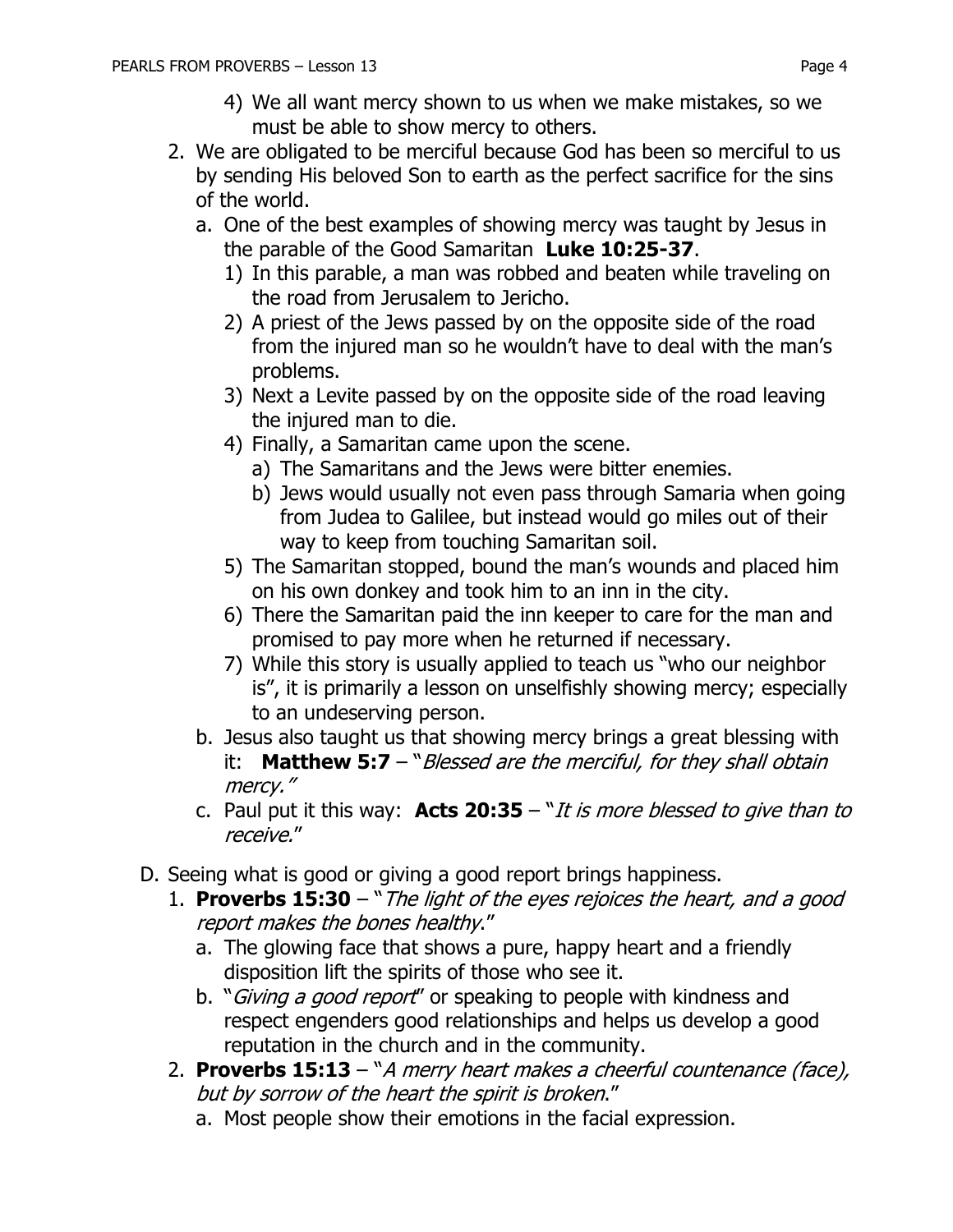- b. Usually, it isn't hard to tell when someone is angry or sad or happy or confused or even sick.
- c. The evidence of each of these emotions on our face will very often determine how others will react to your mood. For example:
	- 1) Anger usually brings out hostility in others.
	- 2) Sadness elicits compassion from most people.
	- 3) Happiness is usually reciprocated with a smile, even from strangers on the street.
- E. Trusting in the Lord brings happiness.
	- 1. **Proverbs 16:20** "He who heeds the word wisely will find good, and whoever trusts in the LORD, happy is he."
	- 2. Trusting in the Lord brings happiness because it also brings other benefits, such as:
		- a. Mercy **Psalm 32:10**  "Many sorrows shall be to the wicked; but he who trusts in the Lord, mercy shall surround him."
		- b. Safety **Proverbs 29:25**  "The fear of man brings a snare, but whoever trusts in the Lord shall be safe."
		- c. Strength **– Psalm 125:1**  "Those who trust in the Lord are like Mount Zion, which cannot be moved, but abides forever."
	- 3. When mankind trusts in himself instead of God, it always results in death and destruction.
		- a. **Proverbs 14:12** "There is a way that seems right to a man, but its end is the way of death."
		- b. **Jeremiah 10:23**  "O LORD, I know the way of man is not in himself; it is not in man who walks to direct his own steps."
- F. Justice brings happiness
	- 1. **Proverbs 21:15**  "It is joy to the just to do judgment: but destruction shall be to the workers of iniquity."
		- a. Sometimes the sentence structure or the words used in a verse make it a little hard to comprehend easily, and in my view, this is one that veils a very simply meaning.
		- b. My preferred study Bible is the English Standard Version, which is a very accurate translation and in many places uses more accurate words and phrases.
		- c. However, these lessons are based on the New King James, to accommodate the most used version here.
			- 1) I found the phrase "to do judgment" to be unclear.
			- 2) Here is the same verse in the ESV: "When justice is done, it is a joy to the righteous but terror to evildoers." This is very clear.
		- d. Right and wrong are ingrained in the righteous, so when justice prevails or when one can assist in bringing justice about, it is a joy to the righteous person.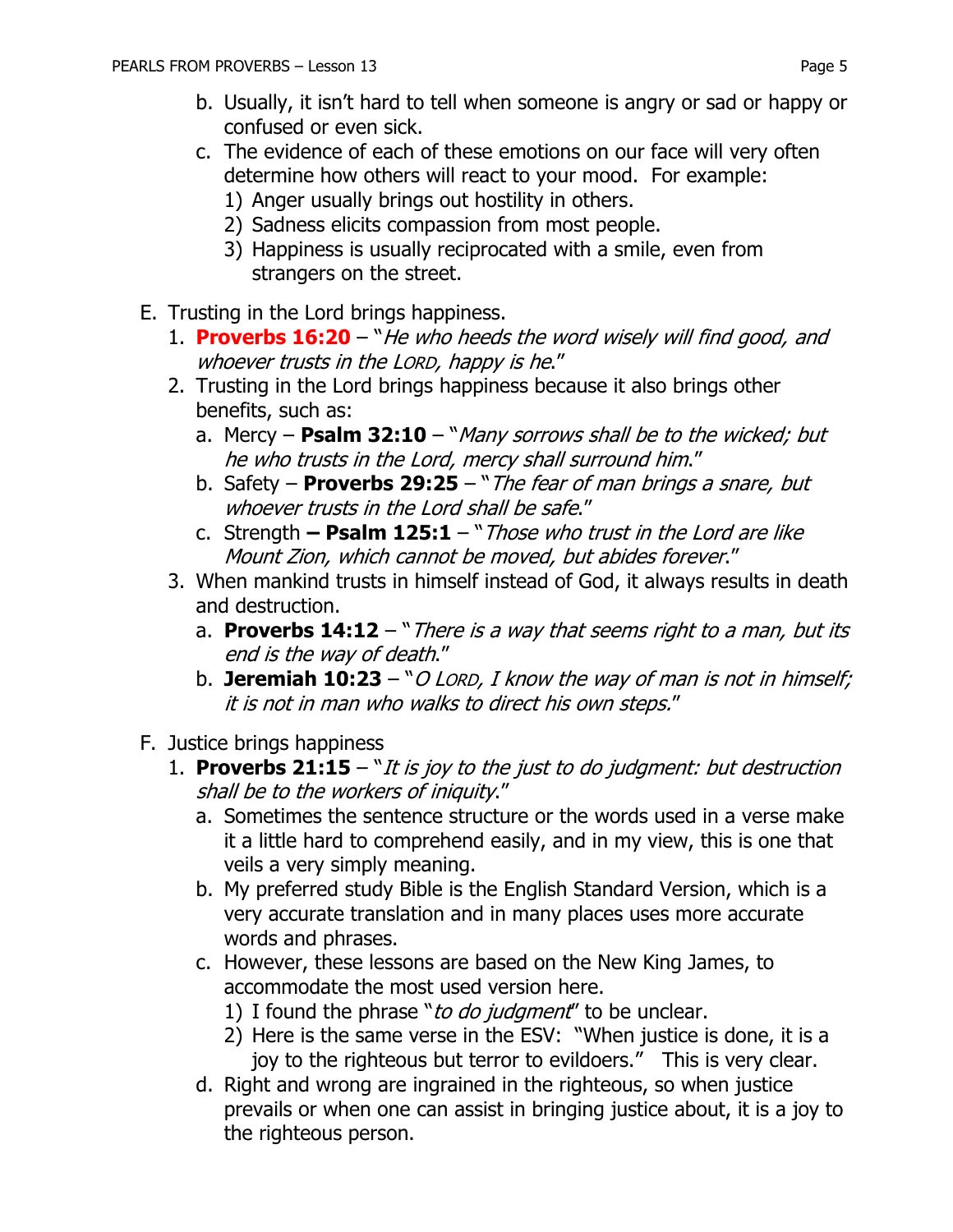- e. Evildoers should be in terror of justice, since their lives are in direct opposition to the principles of right and wrong.
- f. They understand what they do is wrong and that punishment is waiting if or when they are caught. Such a lifestyle can never lead to peace or happiness.
- G. Having a righteous child brings happiness.
	- 1. **Proverbs 23:15-16**  "My son, if your heart is wise, my heart will rejoice—indeed, I myself; <sup>16</sup> yes, my inmost being will rejoice when your lips speak right things."
	- 2. **Proverbs 23:24**  "The father of the righteous will greatly rejoice, and he who begets a wise child will delight in him."
	- 3. One of a parent's greatest joys is seeing the children they raised following the word of God and letting it guide their thinking, speech, and actions.
	- 4. Nothing should ever bring a Christian parent more pleasure from the lives of their children than to see the wisdom of God being lived out in their lives.
	- 5. One of my very favorite verses in the Bible is found in **3 John, verse 4**:
		- a. "I have no greater joy than to hear that my children walk in truth."
		- b. I realize that John is speaking of his "spiritual children", but this verse also applies to parents who have taught their children to love God and live to see the day when they have fully developed their own faith and continue to "*walking in truth*".
- H. Having a constant reverence for God and His word brings happiness.
	- 1. **Proverbs 28:14**  "Happy is the man who is always reverent, but he who hardens his heart will fall into calamity."
		- a. Reverence for God is what keeps the righteous on the right path.
		- b. Constant study of God's word provides guidance helps us make the right choices in our day-to-day lives.
		- c. Making good choices will always bring happiness.
		- d. Solomon compares this "reverent" person with the evildoer in the second half of the verse.
		- e. The evildoers hold no reverence for God or his word, so they fall into calamity because they constantly make poor choices in life.
	- 2. **Proverbs 29:18**  "Where there is no revelation, the people cast off restraint; but happy is he who keeps the law."
		- a. When the revelation of God is not in consideration, there exists confusion, disorder and rebellion.
		- b. Where no absolute standards of right and wrong exist, the people "cast off restraint."
		- c. The fleshly nature of mankind is weak when it comes to self-control.
		- d. Worldly people give in to the lust for instant gratification and do not consider the consequences nor the effect it has upon society.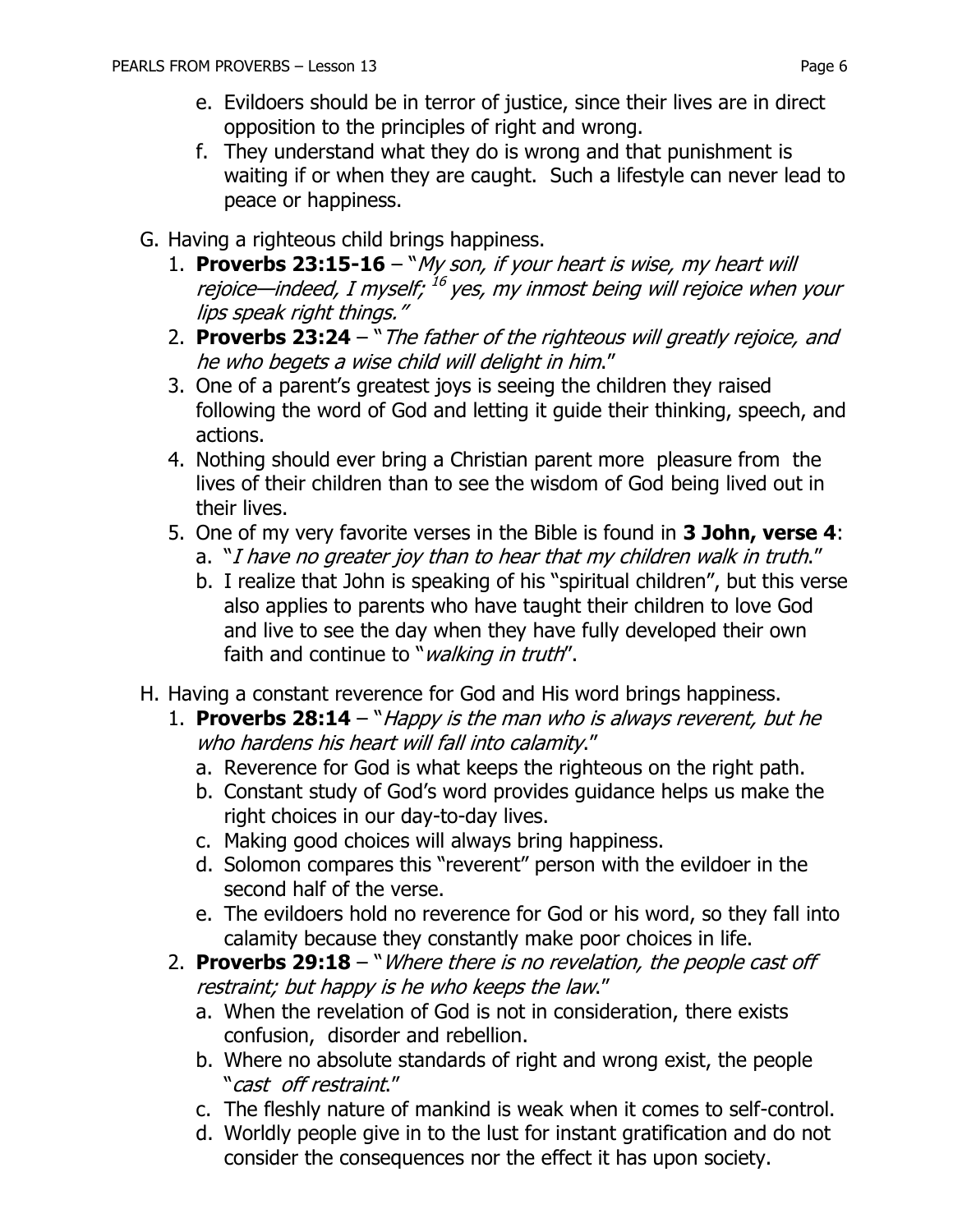- e. Today, many people want "freedom from religion" rather than the "freedom of religion" that our constitution provides.
- f. They fail to realize that the civil laws we are compelled to obey are based upon the laws that God laid down for mankind in the Bible.
- g. Of course, in modern times, some laws have been passed that are totally against God's law.
	- 1) Abortion, same sex marriage and legalization of marijuana for recreational purposes are a few we have seen in our lifetime.
	- 2) These changes in society regarding "right and wrong" are inevitable when any society disregards God and His word.
- h. When the people of Israel finally settled in the "promised land", and Joshua died, "...another generation arose after them who did not know the Lord nor the work which He had done in Israel. Then the children of Israel did evil in the sight of the Lord and served the Baals." **Joshua 2:10-11**
	- 1) The anger of the Lord was "*hot against them"*, however, He periodically raised up judges who delivered them out of the hands of their oppressors. **Joshua 2:16**
	- 2) The people remained faithful while the judge lived, but when he died, the people reverted and were more corrupt than before. **Vs. 19**
	- 3) The very last verse in the book of Joshua says: **Joshua 21:25**  " In those days there was no king in Israel; everyone did what was right in his own eyes."
- i. The only thing that can save the society we live in today is for the majority of its citizens to come to a knowledge of the truth of God's word – which has the power to change individuals as well as society.
- j. How will that ever happen if we are too lazy or too afraid to speak to our neighbors and friends about Christianity.

### **III. WHAT ARE THE MANIFESTATIONS OF A MERRY HEART?**

- A. Inward Emotions
	- 1. **Proverbs 15:15**  "All the days of the afflicted are evil: but he that is of a merry heart hath a continual feast."
		- a. Our emotions or feelings are directly affected by our attitudes and state of mind.
		- b. One of our greatest blessings as a child of God is that, no matter the afflictions or problems we face, we can still have an attitude of joy or rejoicing because these circumstances are temporary and our reward will be eternal.
			- 1) **2 Corinthians 16-18** "<sup>16</sup> Therefore we do not lose heart. Even though our outward man is perishing, yet the inward man is being renewed day by day. <sup>17</sup> For our light affliction, which is but for a moment, is working for us a far more exceeding and eternal weight of glory, <sup>18</sup> while we do not look at the things which are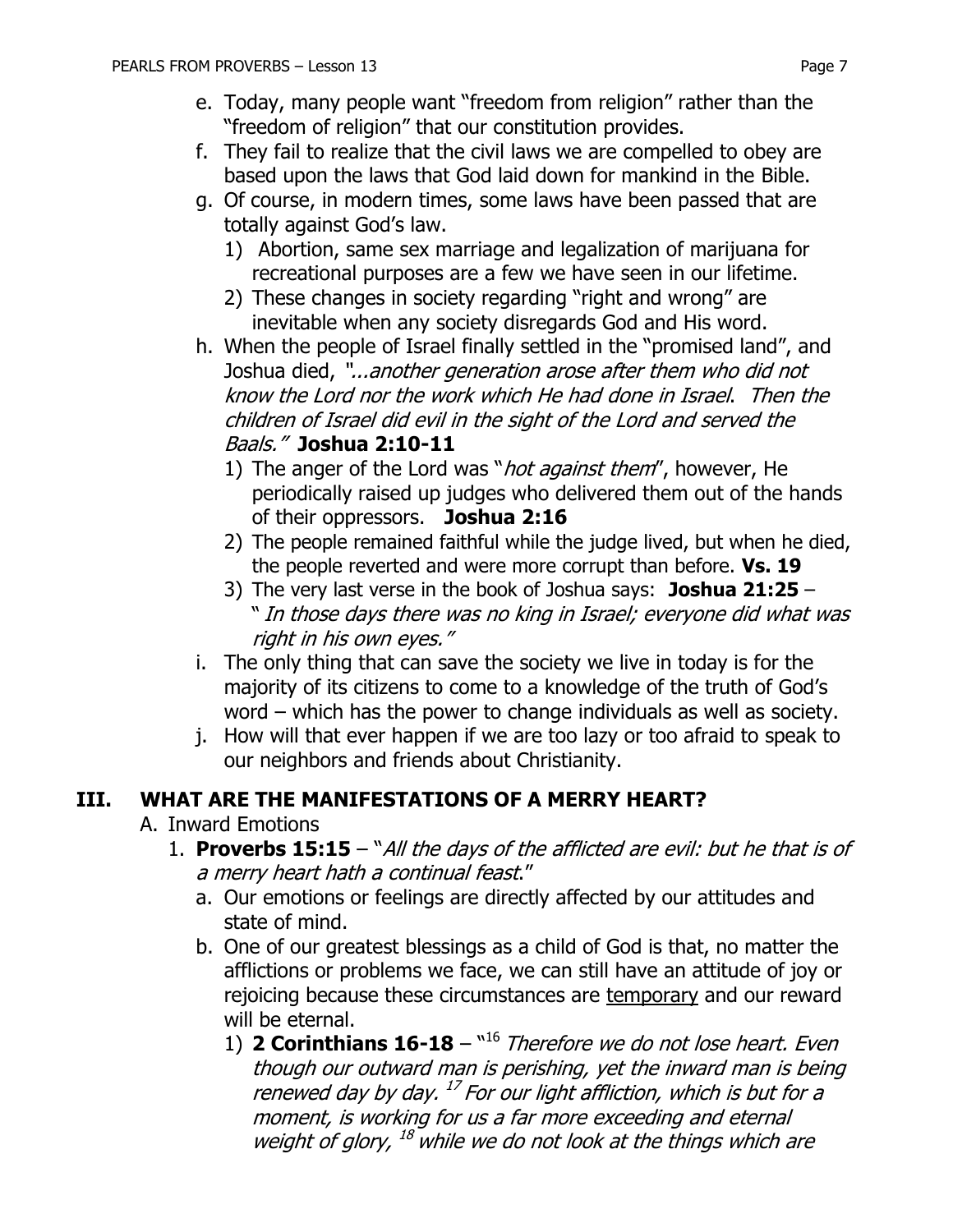seen, but at the things which are not seen. For the things which are seen are temporary, but the things which are not seen are eternal."

- 2) **Romans 8:18** "For I consider that the sufferings of this present time are not worthy to be compared with the glory which shall be revealed in us."
- 3) **Matthew 5:10-12** "Blessed are those who are persecuted for righteousness' sake, for theirs is the kingdom of heaven."
- 2. For the Christian, true happiness is not defined by external things, but by the state of the heart.
	- a. In spite of sorrowful circumstances, the heart may be at peace and be joyfully confident in God.
	- b. No one has experienced more tragedy in life than Job and yet he set this example for us when he said: **Job 1:21** – "*Naked I came from my mother's womb, and naked shall* I return there. The LORD gave, and the LORD has taken away; blessed
	- be the name of the LORD." c. Paul and Silas taught us that a Christian can sing in a prison as well as in a palace:

**Acts 16:25** – "But at midnight Paul and Silas were praying and singing hymns to God, and the prisoners were listening to them."

d. Paul describes first century Christians who actually exhibited this example after suffering great persecution.

**Hebrews 10:32-34** – "<sup>32</sup> But recall the former days in which, after you were illuminated, you endured a great struggle with sufferings: <sup>33</sup> partly while <u>you were made a spectacle both by reproaches and</u> tribulations, and partly while you became companions of those who were so treated; <sup>34</sup> for you had compassion on me in my chains, and joyfully accepted the plundering of your goods, knowing that you have a better and an enduring possession for yourselves in heaven."

e. In **Habakkuk 3:17-19** is recorded a "Hymn of Faith", which we would do well to adopt.

<sup>"17</sup>Though the fig tree may not blossom, nor fruit be on the vines;" though the labor of the olive may fail, and the fields yield no food; though the flock may be cut off from the fold, and there be no herd in the stalls—<sup>18</sup> Yet I will rejoice in the LORD, I will joy in the God of my salvation. <sup>19</sup> The Lorp God is my strength; He will make my feet like deer's feet, and He will make me walk on my high hills.

- B. Outward Manifestations
	- a. Emotions or feelings are generated in the heart; however, they have an outward expression or manifestation that is seen by others.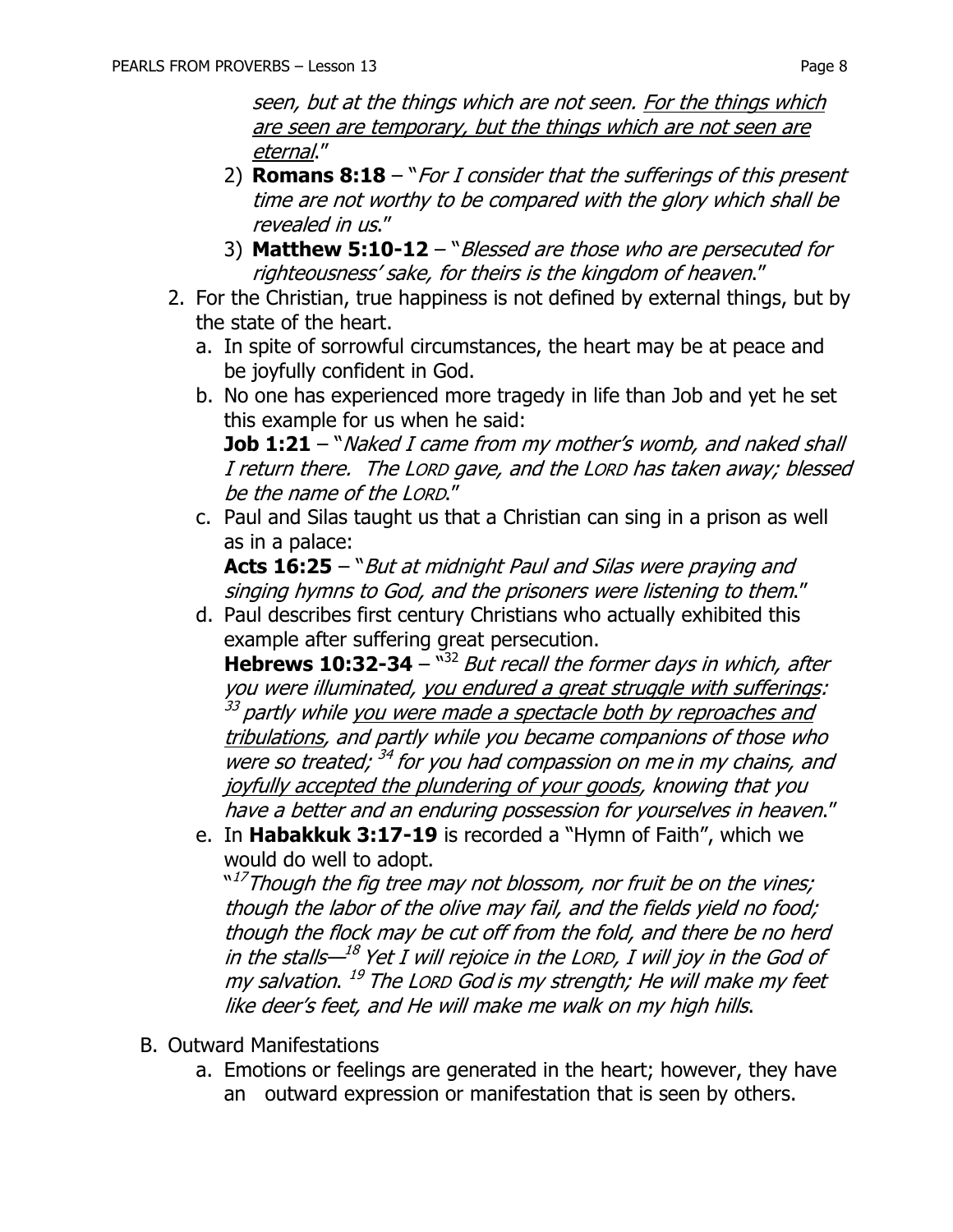- b. Just as people only know our thoughts when we reveal them in words, our emotions are revealed through facial expression and body language.
- c. There is sympathy between the mind and body, so that a merry heart is reflected in the happy expression of countenance (face).
- d. This is a general psychological truth, that the condition of the heart leaves its stamp on the appearance and on the activity of the person.
- e. We commonly show when we are happy or merry of heart by the smiles on our faces, our demeanor, our speech, and even in the way we carry ourselves. It is difficult for a happy person to disguise it.
- f. Even small children react to facial expression. They instinctively know the difference between an angry face and a happy face.
- 2. It has been said, "the face is the mirror of the soul," showing that we have an appearance that is usually related to the way we feel or think.
	- a. As Christians, what is there in this world that should ever remove the smile from our faces?
	- b. What should ever cause the manifestations of a merry heart to depart from our countenance.

### **IV. WHAT ARE THE BENEFITS OF HAVING A MERRY HEART?**

#### A. Physical

- 1. **Proverbs 17:22** "A merry heart does good, like medicine, but a broken spirit dries the bones."
	- a. Since time immemorial, sages and physicians alike have advocated a merry heart as a perfect remedy for life's ailments. For instance:
	- b. The Greek poet Pindar wrote, "The best of healers is good cheer."
	- c. Henry Wadsworth Longfellow wrote, "Joy, temperance and repose, slam the door on the doctor's nose."
		- 1) Recent studies have focused on the correlations between happiness and health.
			- a) Happy people live longer healthier lives.
			- b) Women in a "Happy Heart Study" at Massachusetts General Hospital became happier and improved their risk of heart diseases.
			- c) The state of happiness is associated with lower stress related hormones and better immune function.
			- d) There is evidence that happiness is a protective health factor and a predictive health factor.
			- e) The effect of laughter on the heart is rather like a vigorous massage.
		- 2) It is fitting then that modern medical research should discover that laughter is a good medicine for the heart.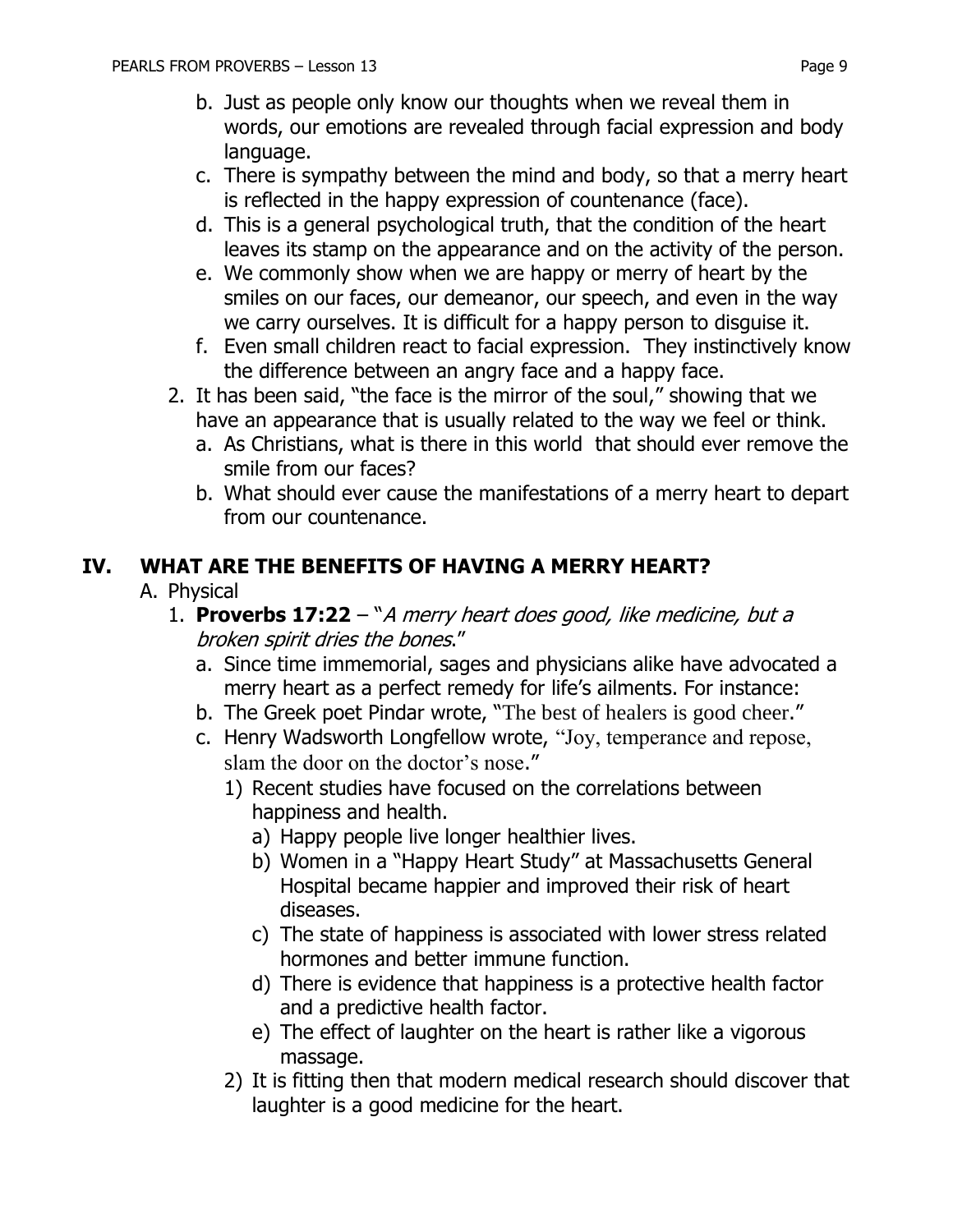- a) During laughter, the heart beat quickens and blood pressure rises; after laughter, both heart rate and blood pressure drop to a point that is lower than its initial resting rate.
- b) Laughter is medicine that is free, has no bitter taste and has no dangerous side effects and it doesn't cost anything.
- c) However, laughter is contagious. It spreads from one person to another quickly.
- 3) My advice for young women has always been to find a Christian husband who has a great sense of humor.
	- a) When the looks fade, the sense of humor will still be attractive.
	- b) When things go wrong, a sense of humor will bring things back into the proper perspective.
	- c) In my humble opinion, happy is a woman who has a husband with a great sense of humor (assuming that she has one as well). Or perhaps she should learn to appreciate humor from him.
- B. Spiritual
	- 1. Not only does a merry heart produce many physical benefits, a merry heart produces spiritual benefits.
		- a. A merry heart causes a Christian to be able to find joy in everything.
		- b. Those who belong to the Lord should be the happiest people in the world, because they have the true happiness which comes from being blessed by God.
		- c. Christians have these spiritual blessings:
			- 1) Salvation from sin (**Ephesians 1:7; Colossians 1:14**)
			- 2) Fellowship with God and His people (**1 John 1:3**; **1 John 1:7**)
			- 3) Looks forward to a home in Heaven (**Ephesians 5:23-27**).
		- d. Considering the spiritual blessings that we receive in Christ, Christians have the greatest reasons for rejoicing in spite of any situation or circumstance.
			- 1) **James 1:2-3**  "My brethren, count it all joy when you fall into various trials,  $3$  knowing that the testing of your faith produces patience."
			- 2) **Romans 5:2b-3** "...rejoice in hope of the glory of God.<sup>3</sup> And not only that, but we also glory in tribulations, knowing that tribulation produces perseverance; <sup>4</sup> and perseverance, character; and character, hope."
			- 3) **I Peter 4:16**  "Yet if anyone suffers as a Christian, let him not be ashamed, but let him glorify God in this matter."
		- e. Because Christians think properly, they do not let circumstances or situations dictate their rejoicing.
			- 1) Anyone can be "happy" if everything is going their way, but what happens when things are not going so well?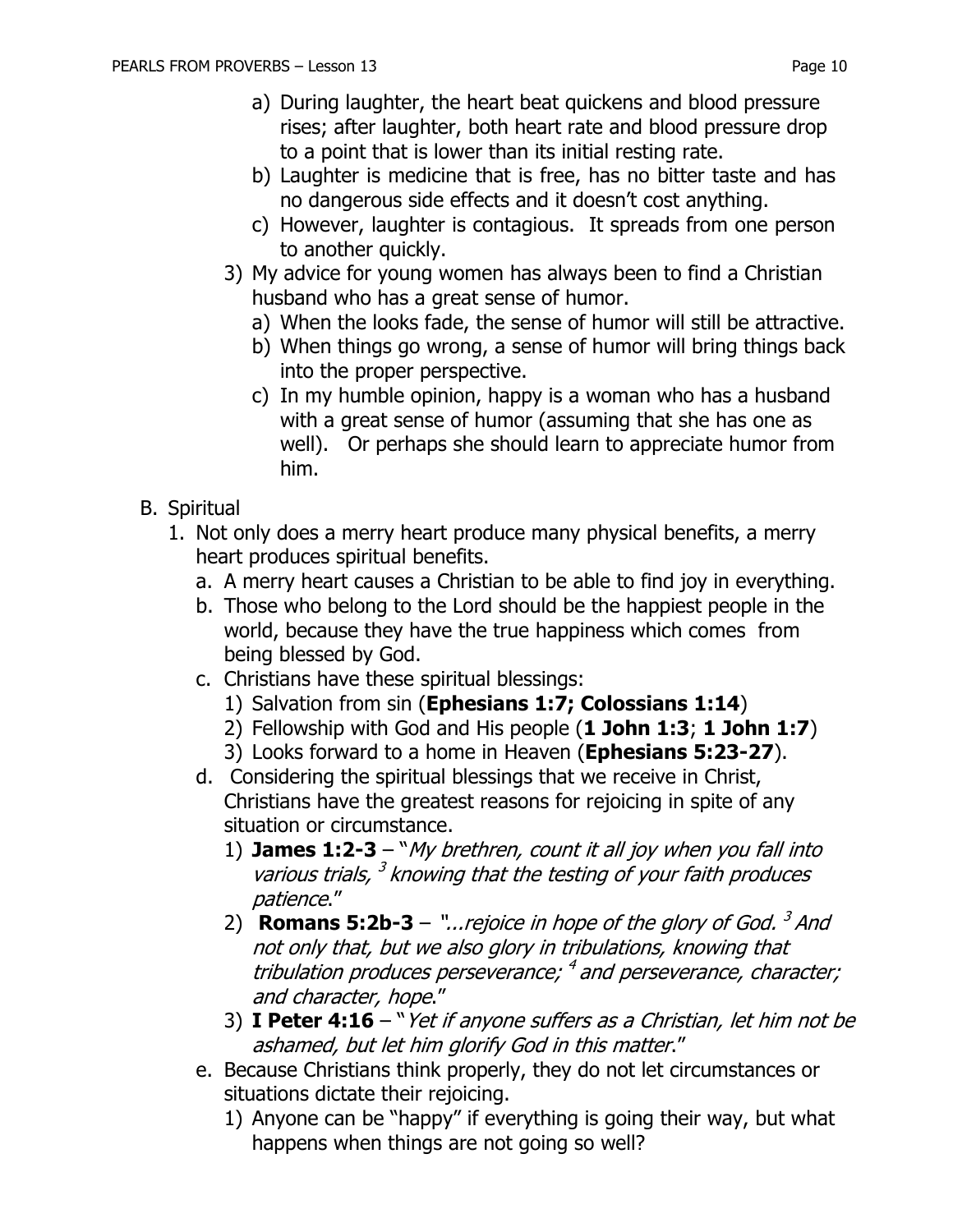- 2) In every situation, place and time Christians have the greatest reason for rejoicing in the Lord because they are living for Christ.
	- a) **Philippians 1:21**  "For to me, to live is Christ, and to die is gain."
	- b) **Galatians 2:20**  "I have been crucified with Christ; it is no longer I who live, but Christ lives in me; and the life which I now live in the flesh I live by faith in the Son of God, who loved me and gave Himself for me."
- 2) When circumstances are not pleasing, we handle the circumstances by living in Christ.
	- a) There was nothing about the betrayal, trials, scourging, or crucifixion of Jesus that comes across as pleasant.
	- b) The entire situation was physically and emotionally painful.
	- c) His fleshly nature prayed that, if it was possible, he might be spared that ordeal; yet He yielded to the will of God obediently.
	- d) We can easily understand that, in His human nature, Jesus was dreading all that was about to happen. **Luke 22:41-46**
	- e) Even though the situation was a dreadful one, Jesus still found joy in what He was doing for us, because He saw our great need and He loved us that much.

**Romans 5:6-8** – <sup>16</sup> For when we were still without strength, in due time Christ died for the ungodly.<sup>7</sup> For scarcely for a righteous man will one die; yet perhaps for a good man someone would even dare to die. <sup>8</sup> But God demonstrates His own love toward us, in that while we were still sinners, Christ died for us. "

- f) Christians must follow that example and love others, even when they are unlovable.
- g) Are we always ready to serve others; and always ready treat others the way we want to be treated ourselves?
- 2. The Bible also provides us with answers as to how we can learn to react properly in difficult, or even desperate situations.
	- a. **Colossians 3:1-2**  "If then you were raised with Christ, seek those things which are above, where Christ is, sitting at the right hand of God. <sup>2</sup> <u>Set your mind on things above</u>, not on things on the earth."
	- b. **1 John 2:15-17**  $^{\text{m15}}$  *Do not love the world or the things in the* world. If anyone loves the world, the love of the Father is not in him. <sup>16</sup> For all that is in the world—the lust of the flesh, the lust of the eyes, and the pride of life—is not of the Father but is of the world. <sup>17</sup> And the world is passing away, and the lust of it; but <u>he</u> who does the will of God abides forever."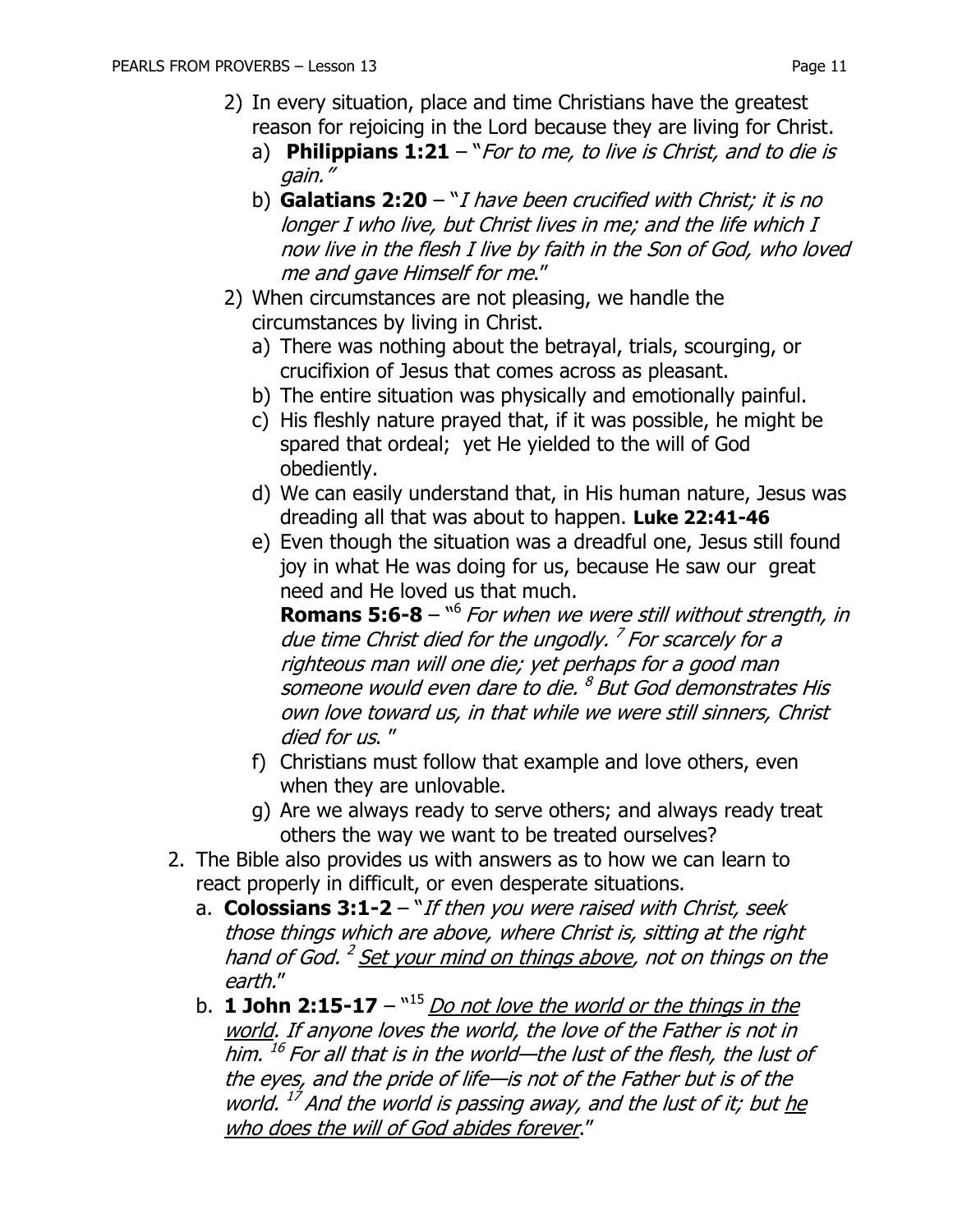- c. Luke 121:15 " And He said to them, "Take heed and beware of covetousness, for one's life does not consist in the abundance of the things he possesses."
- 3. Being joyful, truly happy, is not simply a suggestion or desirable trait for a child of God.
	- a. The abundance of passages instructing us as to what it takes to have joy in our lives means Christians must take these instructions as requirements.
	- b. While our lives and demeanors should reflect the serious nature of our faithful, even sacrificial, living (**Romans 12:1-2**), however, that in no way should cause us to lose the joy that we find in Christ, or the expression of that joy in our lives.

## **IV. CONCLUSION**

- A. An account is given of a lady, traveling by public transportation, who watched two people displaying opposing emotions—one was weeping while the other was laughing.
	- 1. She noted the response of the people surrounding them—that, soon, everyone was gathered with the one who was laughing, eager to join in the laughter.
	- 2. She later penned this poem, the first few lines of which have become a cliché:

### B. **The Way of The World**

Laugh and the world laughs with you; Weep and you weep alone, For the brave old earth must borrow its mirth, It has troubles enough of its own; Sing, and the hills will answer, Sigh! It is lost on the air; The echoes rebound to a joyful sound, But shrink from voicing care.

Rejoice and men will seek you, Grieve, and they turn and go, They want full measure of all your pleasure, But they do not want your woe;

Be glad and your friends are many, Be sad, and you lose them all; There are none to decline your sweetest wine But alone you must drinks life's gall.

Feast, and your halls are crowded, Fast, and the world goes by,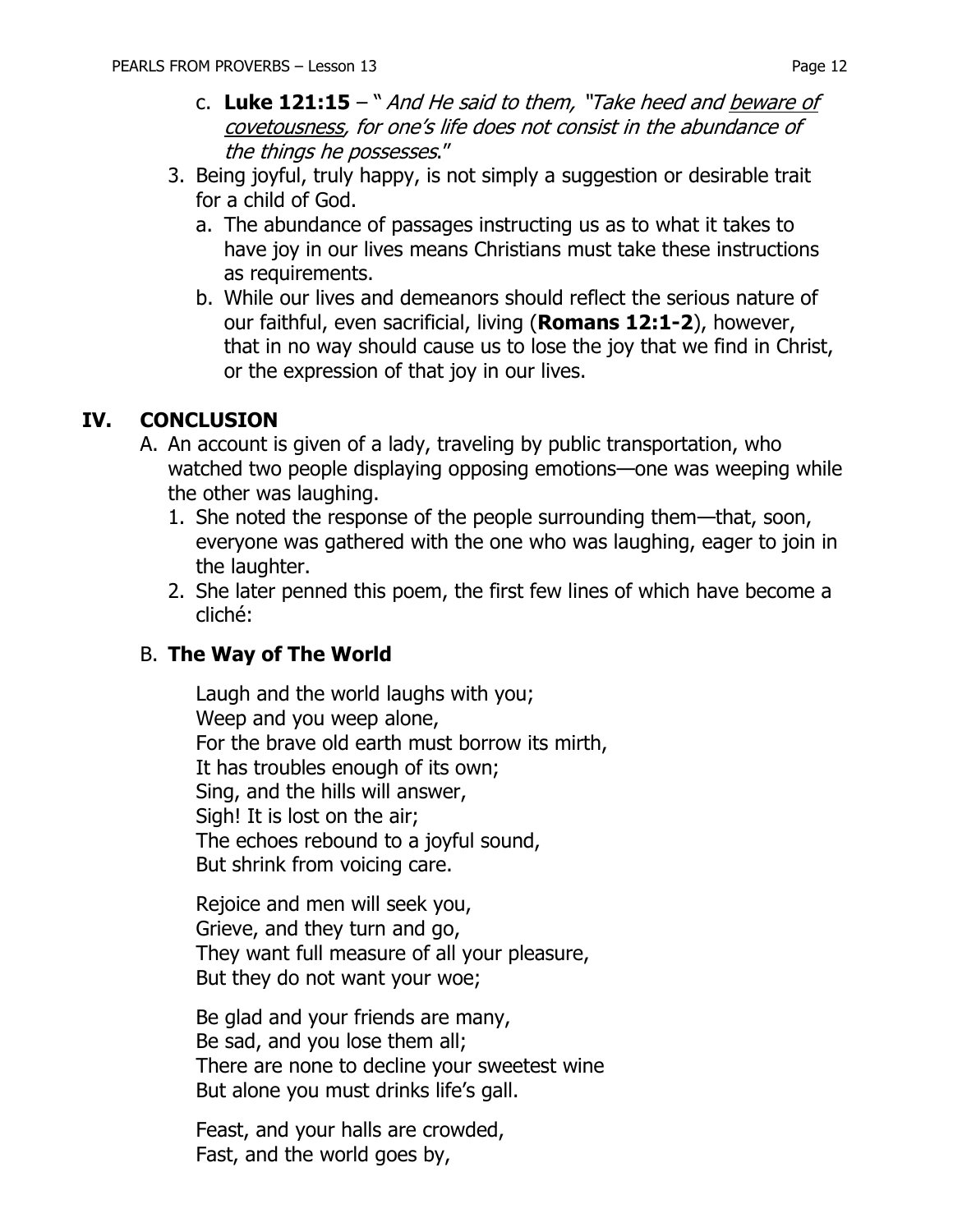There is no room in the halls of pleasure, For a long and lordly train, But one by one we must all file on, Through the narrow aisles of pain.

By Ella Wheeler Wilcox (1884)

- C. We need to let the world see our joy in Christ.
	- 1. Speaking to His apostles, Jesus held up their love for one another as a "badge of discipleship".

**John 13:35** – "By this all will know that you are My disciples, if you have love for one another."

- 2. Just as our love for one another is evident, we must show our joy to the world if we are to have any hope of converting others to Christ.
- 3. We need to be impressed with this mark of spirituality in our lives!
	- a. As Christians we do not rejoice for all things, but in all things: there is a great difference.
	- b. Sinners need to see that, if they will come into Christ, they can also rejoice in all things.
	- c. A merry heart may make all the difference in converting a lost soul.
- D. We have to decide to be happy.
	- 1. As with every attitude and emotion that we possess, happiness is a chosen response.
	- 2. We must decide that we want to be happy, and then do something about it.
	- 3. The Book of Proverbs teaches us much of what we need to do if we want to have a merry heart.
		- a. We must be obedient to the commands of God.
		- b. We must obey the Gospel of Christ so that we can:
			- 1) have forgiveness of sins (**Mark 16:15-16; Acts 2:38; Acts 22:16**; **Romans 1:16-17**)
			- 2) get "into" Christ (**Romans 6:3-4; Galatians 3:27**)
			- 3) be added to the church (**Acts 2:41-47**)
			- 4) enjoy all spiritual blessings (**Ephesians 1:3-14**)
			- 5) look forward to a home in heaven for eternity (**Hebrews 5:8-9; Ephesians 5:23-27**).
	- 4. The tragedy of our day is that people, even some members of the Lord's church, think that following Christ forbids real enjoyment and pleasure in living.
		- a. No theory could take you further from the truth.